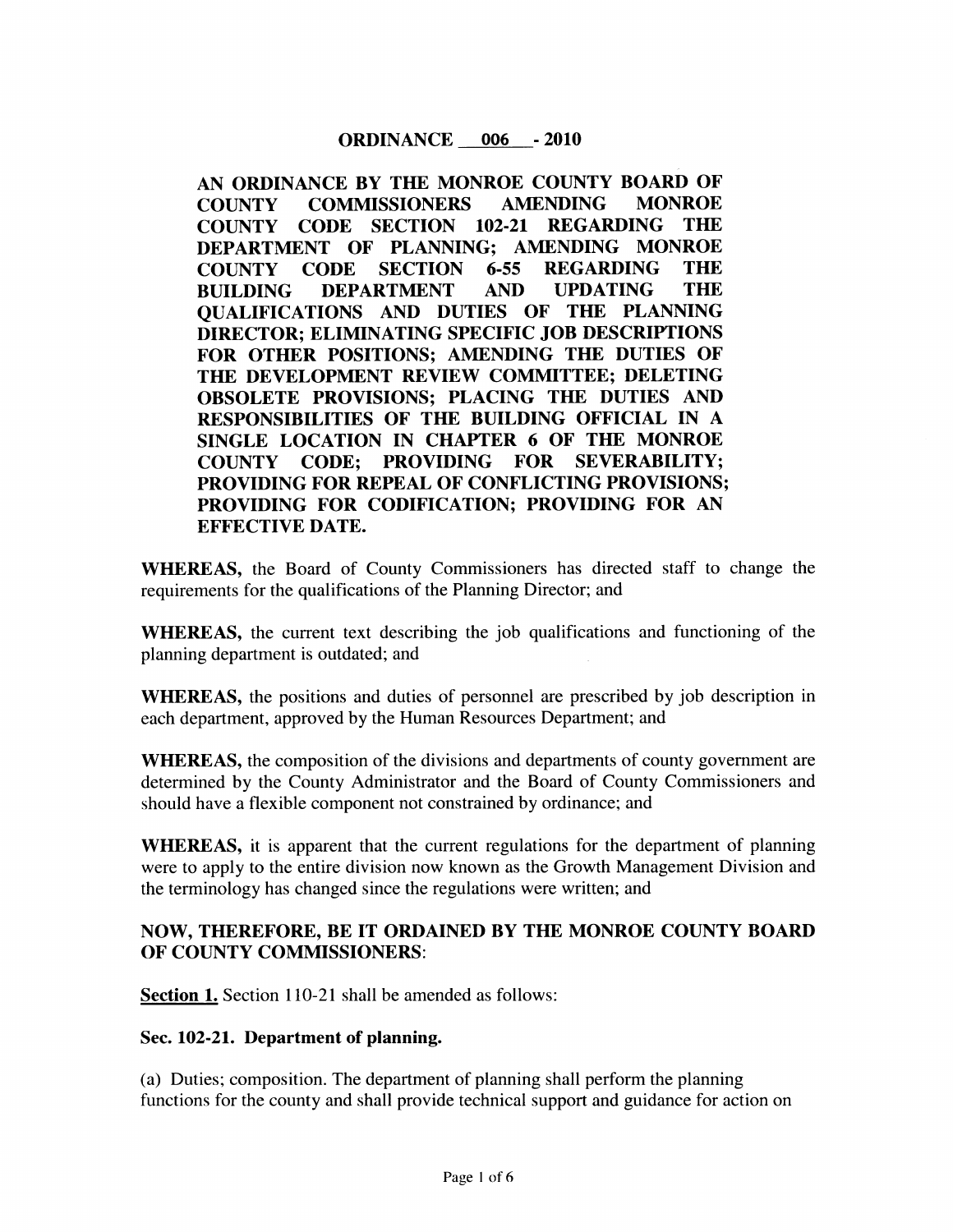applications for development approval and shall perform such other functions as may be requested by the board of county commissioners or the planning commission

(b) Planning Director.

(1) Creation and appointment. There shall be a planning director selected and approved by the appropriate division director and the county administrator, and the board of county commissioners if desired

(2) Jurisdiction, authority and duties. In addition to the jurisdiction, authority and duties that may be conferred upon the planning director by other provisions of this Code, the planning director shall have the following jurisdiction, authority and duties:

a. To serve as staff to the planning commission and to inform such body of all facts and information at his disposal with respect to applications for development approval or any other matters brought before it

b. To assist the planning commission in the review of the plan, including the capital improvements program, these regulations and proposed amendments thereto

c. To maintain the official land use district map and to make a presentation of the map to the board of county commissioners for certification when the land use map is updated

d. To maintain development review files and other public records related to the department's affairs;

e. To review, or cause to be reviewed, all applications for major conditional use permits and plat approvals

f. To review and approve, approve with conditions, or deny all applications for minor conditional use permits

g To recommend amendments to the plan and this chapter

h. To render interpretations of the plan, this chapter or the boundaries of the official land use district map and future land use map

i. To evaluate and act upon claims of nonconforming uses and structures;

j To work to coordinate all local regional state and federal

environmental and other land development permitting processes affecting development in the county

k. To plan for and evaluate all transportation improvements for the county, and coordinate such activities with the Florida Department of Transportation

1. To issue certificates of compliance and sign pre-application conference letters of understanding in accordance with the procedures set forth in the plan:

m. To establish such rules of procedure necessary for the administration of his responsibilities under the plan; and

n. Whenever requested to do so by the county administrator or the board of county commissioners, with the assistance of other county departments, to conduct or cause to be conducted surveys, investigations and studies, and to prepare or cause to be prepared such reports, maps, photographs, charts and exhibits as may be requested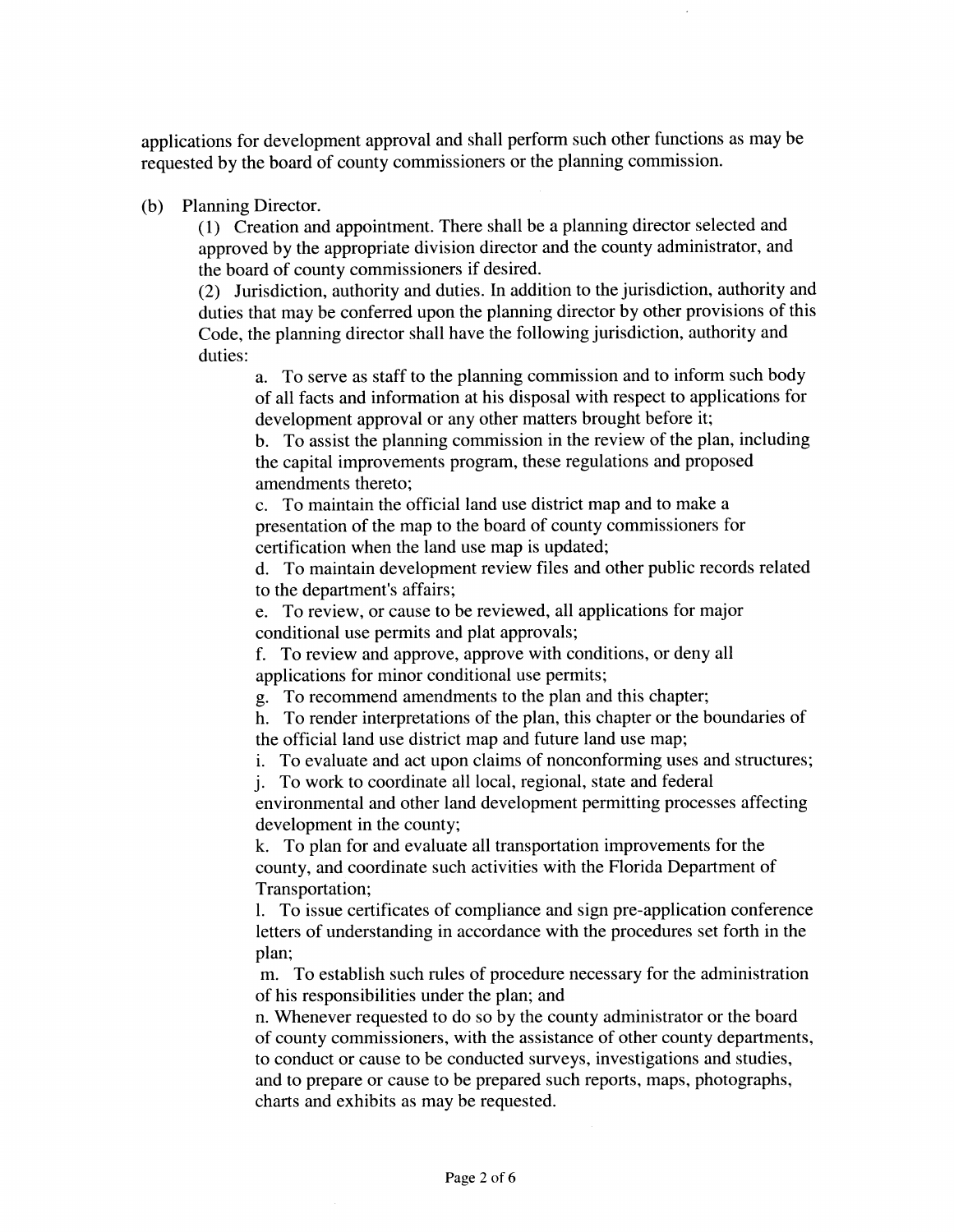<sup>c</sup> Development review committee

<sup>1</sup> Creation and composition As required for the items being reviewed the development review committee shall be composed of the planning director or his or her designee and the planner in charge of the particular item being considered and depending on the application being reviewed, may also include public works division personnel, health department personnel, the building official or his or her designee, a county biologist and any other county employee or official designated by the county administrator or the planning director The development review committee also may include representatives of each local, regional, state or federal agency that has entered into an intergovernmental agreement with the county for coordinated development review when appropriate A representative of the department of community affairs shall serve as an ex officio member of the development review committee as long as the county is located within an area of critical state concern

(2) Duties. The development review committee shall have the following duties:

a. To meet at least once a month to consider such business as is prescribed by this article including

> <sup>1</sup> Reviewing all applications for development approval as set forth in the code

2. Reviewing all applications for amendments to the plan.

b. To maintain such minutes and records as are required by state law.

c Any action reviewing <sup>a</sup> permit application shall not preclude the applicant's right to be present when his project is discussed before this body

d. Draft staff reports prepared for the items before the development review committee shall be given to the planning director and the applicant e. Public comments by members not in the department of planning may be in writing and delivered to the development review committee, the planning director, and communicated to the applicant.

f. A final staff report, considering Development Review Committee recommendations and other relevant information shall be prepared after the Development Review Committee meeting for those items proceeding to the Planning Commission

Section 2. Section 6-55 shall be amended as follows:

### Sec. 6-55. Building department.

(a) Organization and administration. There is hereby established a department called the building department headed by the building official. Upon recommendation of the county administrator, the department shall be assigned to the division of county government that the board of county commissioners determines appropriate The county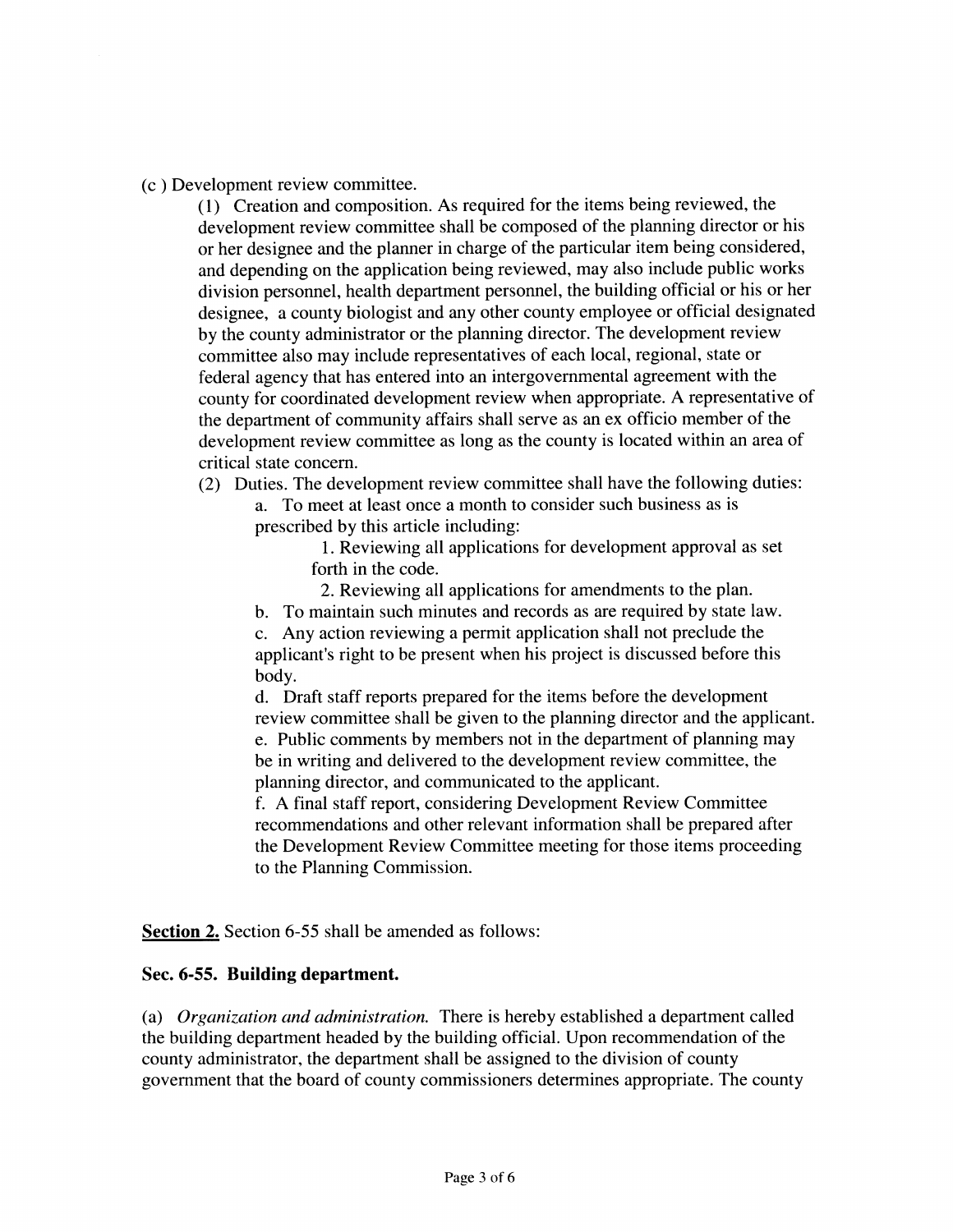administrator with the approval of the board of county commissioners shall designate the building official

(b) *Employee qualifications*. The building official shall be licensed as a building code administrator by the state All appointed or hired inspectors and plan examiners shall meet the qualifications for licensing in the appropriate trade as established by the state

 $(c)$  Building official authority and duties. The building official shall have authority to administer, interpret, and enforce provisions of the Florida Building Code, flood plain management regulations, and this chapter. Such authority, jurisdiction, and duties shall include the following

<sup>1</sup> To process building permit applications and issue and revoke building permits;

(2) To inspect sites, buildings and structures as required by this chapter, the Florida Building Code and the Standard Unsafe Building Abatement Code

(3) To issue and revoke certificates of occupancy;

4 To maintain building permit financial and other public records related to the department's affairs;

<sup>5</sup> To establish such policies and procedures necessary for the administration of his responsibilities under the Florida Building Code and this chapter

6 To provide <sup>a</sup> recording secretary for the purpose of keeping the board of adjustment and appeals

<sup>7</sup> To be the official source to render interpretations of this chapter and the Florida Building Code

(8) To enforce provisions of the Florida Building Code and this chapter;

 $(9)$  To issue stop work orders; and

<sup>10</sup> To conduct all other such duties and responsibilities as are otherwise required by this chapter

<sup>11</sup> To determine the extent of damage or destruction of nonconforming uses and structures, in cooperation with the planning director;

<sup>12</sup> To review building permit applications for repair within areas of special flood hazard to determine that the proposed repair satisfies the requirements of the floodplain management provisions of the code

<sup>13</sup> To review building permit applications for new construction or substantial improvement within areas of special flood hazard to ensure that the proposed construction (including prefabricated and mobile homes) satisfies the floodplain management requirements of the code;

<sup>14</sup> To advise permittees that additional federal or state permits may be required and if specific federal or state permits are known to have been issued, to require that copies of such permits be obtained and provided and maintained on file with the building permit application

<sup>15</sup> To notify adjacent communities and the Florida Department of Community Affairs prior to any alteration or relocation of a watercourse, and to submit evidence of such notification to the Federal Emergency Management Agency

<sup>16</sup> To ensure that maintenance is provided within the altered or relocated portion of a watercourse so that the flood-carrying capacity is not diminished;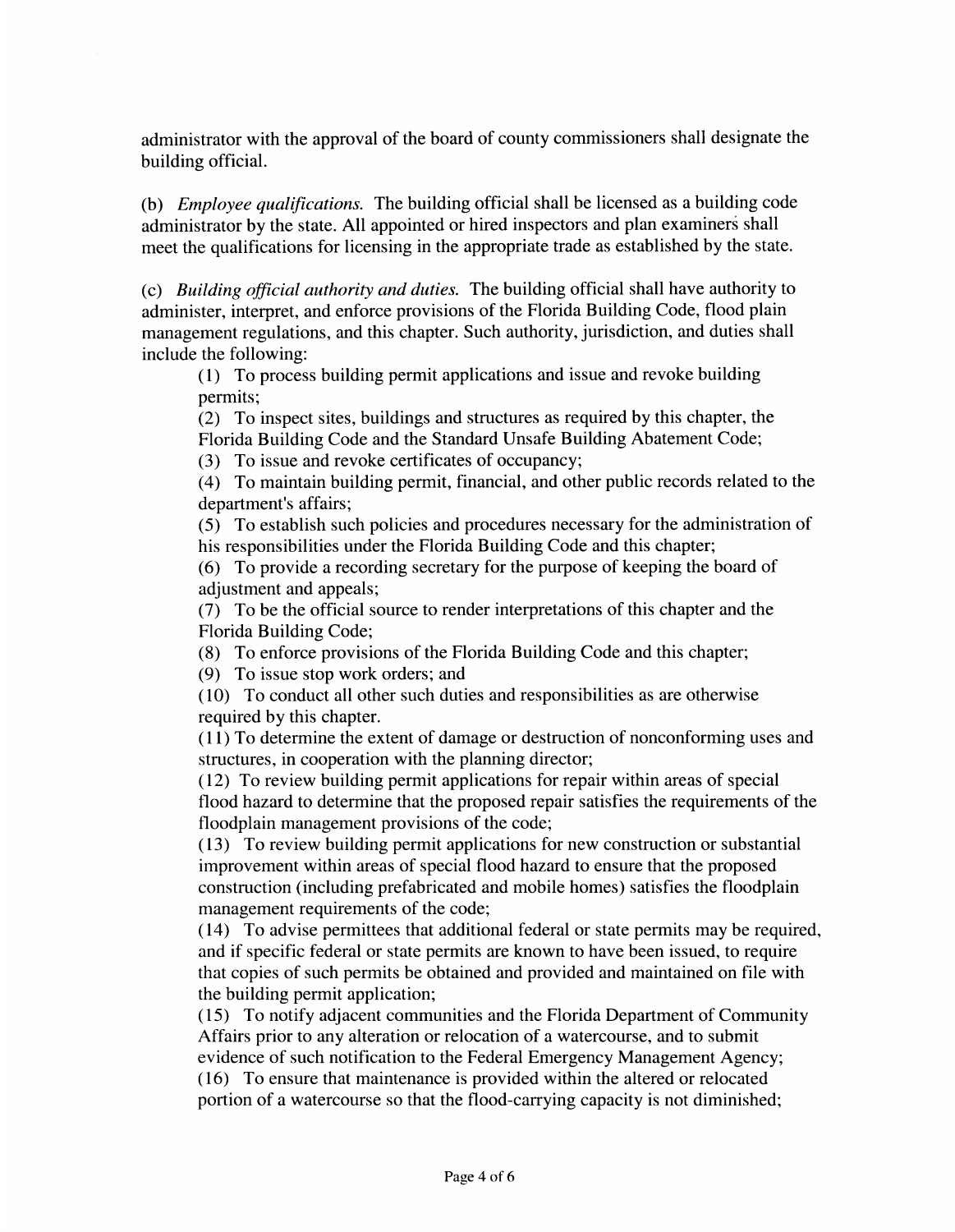(17) To verify and record the actual elevation (in relation to mean sea level) of the lowest floor (including basement) of all new or substantially improved structures;

(18) To verify and record the actual elevation (in relation to mean sea level) to which the new or substantially improved structures have been floodproofed; (19) In coastal high-hazard areas, to review certifications obtained from

registered professional engineers or architects that the structure is securely anchored to adequately anchored pilings or columns in order to withstand velocity waters and hurricane wave wash;

(20) To make interpretations, as needed, as to the exact location of boundaries of the areas of special flood hazard;

(21) When base flood elevation data has not been provided in accordance with chapter 122, to obtain, review and reasonably use any base flood elevation data available from a federal, state or other source in order to administer the floodplain management provisions of the code; and

(22) To provide the board of county commissioners and the planning commission with reports and recommendations with respect to matters before such bodies, as directed by the board of county commissioners, growth management division director or planning director, or the county administrator.

# **Section 3. Severability.**

If any section, paragraph, subdivision, clause, sentence or provision of this ordinance shall be adjudged by any court of competent jurisdiction to be invalid, such judgment shall not affect, impair, invalidate, or nullify the remainder of this ordinance, but the effect thereof shall be confined to the section, paragraph, subdivision, clause, sentence, or provision immediately involved in the controversy in which such judgment or decree shall be rendered.

### **Section 4. Conflicting Provisions.**

In the case of direct conflict between any provision of this ordinance and a portion or provision of any appropriate federal, state, or County law, rule code or regulation, the more restrictive shall apply.

## **Section 5. Transmittal.**

This ordinance shall be transmitted by the Planning and Environmental Resources Department to the Florida Department of Community Affairs as required by F.S. 380.05  $(11)$  and F.S. 380.0552(9).

## Section 6. Filing.

This ordinance shall be filed in the Office of the Secretary of the State of Florida but shall not become effective until a notice is issued by the Department of Community Affairs or Administration Commission approving the ordinance.